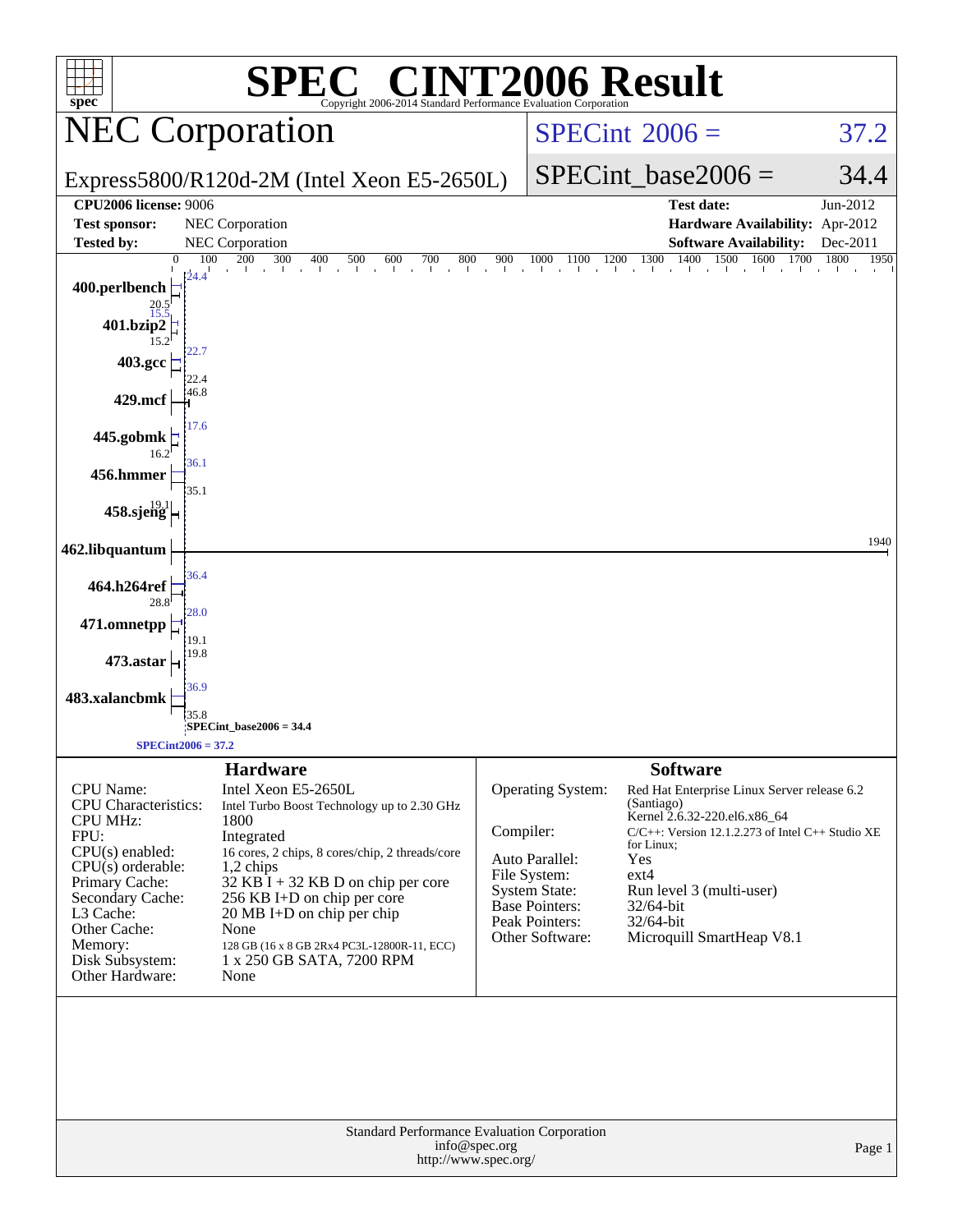

# **[SPEC CINT2006 Result](http://www.spec.org/auto/cpu2006/Docs/result-fields.html#SPECCINT2006Result)**

# NEC Corporation

#### $SPECint2006 = 37.2$  $SPECint2006 = 37.2$

Express5800/R120d-2M (Intel Xeon E5-2650L)

SPECint base2006 =  $34.4$ 

**[CPU2006 license:](http://www.spec.org/auto/cpu2006/Docs/result-fields.html#CPU2006license)** 9006 **[Test date:](http://www.spec.org/auto/cpu2006/Docs/result-fields.html#Testdate)** Jun-2012

**[Test sponsor:](http://www.spec.org/auto/cpu2006/Docs/result-fields.html#Testsponsor)** NEC Corporation **NEC Corporation [Hardware Availability:](http://www.spec.org/auto/cpu2006/Docs/result-fields.html#HardwareAvailability)** Apr-2012 **[Tested by:](http://www.spec.org/auto/cpu2006/Docs/result-fields.html#Testedby)** NEC Corporation **[Software Availability:](http://www.spec.org/auto/cpu2006/Docs/result-fields.html#SoftwareAvailability)** Dec-2011

#### **[Results Table](http://www.spec.org/auto/cpu2006/Docs/result-fields.html#ResultsTable)**

|                    | <b>Base</b>    |              |                |       |                |                           | <b>Peak</b>           |              |                |              |                |              |
|--------------------|----------------|--------------|----------------|-------|----------------|---------------------------|-----------------------|--------------|----------------|--------------|----------------|--------------|
| <b>Benchmark</b>   | <b>Seconds</b> | <b>Ratio</b> | <b>Seconds</b> | Ratio | <b>Seconds</b> | Ratio                     | <b>Seconds</b>        | <b>Ratio</b> | <b>Seconds</b> | <b>Ratio</b> | <b>Seconds</b> | <b>Ratio</b> |
| 400.perlbench      | 476            | 20.5         | 476            | 20.5  | 476            | 20.5                      | 401                   | 24.4         | 401            | 24.4         | 401            | 24.3         |
| 401.bzip2          | 635            | 15.2         | 635            | 15.2  | 634            | 15.2                      | 622                   | 15.5         | 621            | 15.5         | 622            | 15.5         |
| $403.\mathrm{gcc}$ | 358            | 22.5         | 359            | 22.4  | <u>359</u>     | 22.4                      | 355                   | 22.7         | 355            | 22.7         | 355            | 22.6         |
| $429$ .mcf         | 199            | 45.9         | 195            | 46.8  | 195            | 46.8                      | 199                   | 45.9         | 195            | 46.8         | 195            | 46.8         |
| $445$ .gobmk       | 648            | 16.2         | 647            | 16.2  | 647            | 16.2                      | 595                   | 17.6         | 595            | 17.6         | 595            | 17.6         |
| $456.$ hmmer       | 266            | 35.1         | 266            | 35.1  | 266            | 35.1                      | 259                   | 36.1         | 259            | 36.1         | 259            | 36.1         |
| $458$ .sjeng       | 633            | 19.1         | 633            | 19.1  | 632            | 19.1                      | 633                   | 19.1         | 633            | 19.1         | 632            | 19.1         |
| 462.libquantum     | 10.7           | 1940         | 10.7           | 1940  | 10.7           | 1940                      | 10.7                  | 1940         | 10.7           | 1940         | 10.7           | 1940         |
| 464.h264ref        | 766            | 28.9         | 767            | 28.8  | 770            | 28.7                      | 606                   | 36.5         | 608            | 36.4         | 610            | 36.3         |
| 471.omnetpp        | 327            | 19.1         | 328            | 19.1  | 327            | 19.1                      | 222                   | 28.2         | 238            | 26.3         | 224            | 28.0         |
| $473.$ astar       | 354            | 19.8         | 353            | 19.9  | 355            | 19.7                      | 354                   | 19.8         | 353            | 19.9         | 355            | 19.7         |
| 483.xalancbmk      | 193            | 35.8         | 193            | 35.7  | 193            | 35.8                      | 187                   | 36.9         | 187            | <u>36.9</u>  | 186            | 37.0         |
| $\mathbf{r}$       |                |              |                |       |                | $\mathbf{r}$ $\mathbf{r}$ | 1.1<br>$\blacksquare$ |              |                |              |                |              |

Results appear in the [order in which they were run.](http://www.spec.org/auto/cpu2006/Docs/result-fields.html#RunOrder) Bold underlined text [indicates a median measurement.](http://www.spec.org/auto/cpu2006/Docs/result-fields.html#Median)

#### **[Operating System Notes](http://www.spec.org/auto/cpu2006/Docs/result-fields.html#OperatingSystemNotes)**

Stack size set to unlimited using "ulimit -s unlimited"

#### **[Platform Notes](http://www.spec.org/auto/cpu2006/Docs/result-fields.html#PlatformNotes)**

 BIOS Settings: Energy Performance: Performance Memory Voltage: 1.5 V

#### **[General Notes](http://www.spec.org/auto/cpu2006/Docs/result-fields.html#GeneralNotes)**

Environment variables set by runspec before the start of the run: KMP\_AFFINITY = "granularity=fine,scatter" LD\_LIBRARY\_PATH = "/home/cpu2006/libs/32:/home/cpu2006/libs/64"  $OMP$  NUM THREADS = "16"

 The Express5800/R120d-1M and the Express5800/R120d-2M models are electronically equivalent. The results have been measured on the Express5800/R120d-2M model.

 Added glibc-static-2.12-1.47.el6.x86\_64.rpm to enable static linking

 Transparent Huge Pages enabled with: echo always > /sys/kernel/mm/redhat\_transparent\_hugepage/enabled

> Standard Performance Evaluation Corporation [info@spec.org](mailto:info@spec.org) <http://www.spec.org/>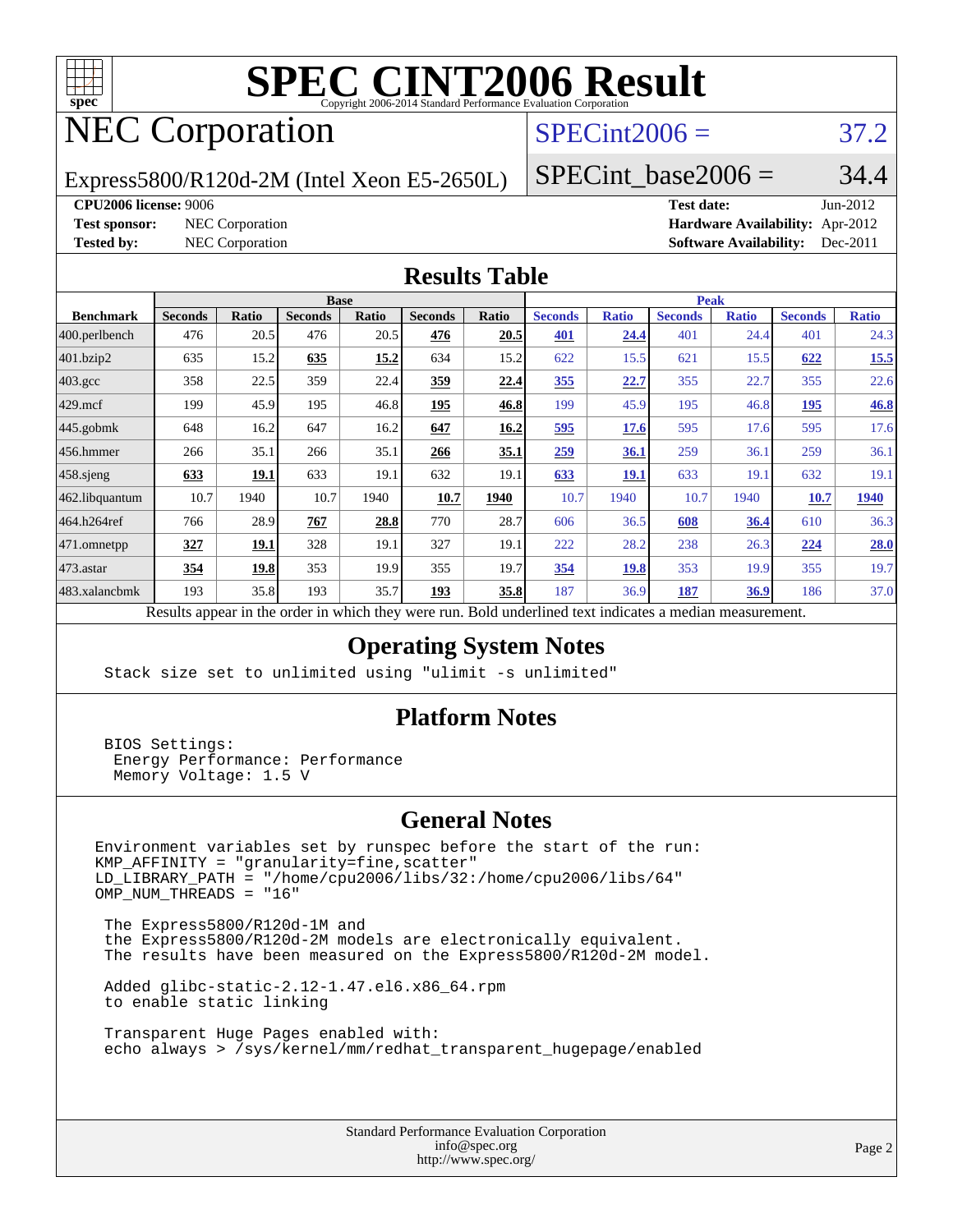

# **[SPEC CINT2006 Result](http://www.spec.org/auto/cpu2006/Docs/result-fields.html#SPECCINT2006Result)**

# NEC Corporation

 $SPECint2006 = 37.2$  $SPECint2006 = 37.2$ 

Express5800/R120d-2M (Intel Xeon E5-2650L)

#### **[CPU2006 license:](http://www.spec.org/auto/cpu2006/Docs/result-fields.html#CPU2006license)** 9006 **[Test date:](http://www.spec.org/auto/cpu2006/Docs/result-fields.html#Testdate)** Jun-2012

**[Test sponsor:](http://www.spec.org/auto/cpu2006/Docs/result-fields.html#Testsponsor)** NEC Corporation **NEC Corporation [Hardware Availability:](http://www.spec.org/auto/cpu2006/Docs/result-fields.html#HardwareAvailability)** Apr-2012

SPECint base2006 =  $34.4$ 

**[Tested by:](http://www.spec.org/auto/cpu2006/Docs/result-fields.html#Testedby)** NEC Corporation **[Software Availability:](http://www.spec.org/auto/cpu2006/Docs/result-fields.html#SoftwareAvailability)** Dec-2011

### **[Base Compiler Invocation](http://www.spec.org/auto/cpu2006/Docs/result-fields.html#BaseCompilerInvocation)**

[C benchmarks](http://www.spec.org/auto/cpu2006/Docs/result-fields.html#Cbenchmarks):  $\text{icc}$   $-\text{m64}$ 

[C++ benchmarks:](http://www.spec.org/auto/cpu2006/Docs/result-fields.html#CXXbenchmarks) [icpc -m64](http://www.spec.org/cpu2006/results/res2012q3/cpu2006-20120617-22971.flags.html#user_CXXbase_intel_icpc_64bit_fc66a5337ce925472a5c54ad6a0de310)

#### **[Base Portability Flags](http://www.spec.org/auto/cpu2006/Docs/result-fields.html#BasePortabilityFlags)**

 400.perlbench: [-DSPEC\\_CPU\\_LP64](http://www.spec.org/cpu2006/results/res2012q3/cpu2006-20120617-22971.flags.html#b400.perlbench_basePORTABILITY_DSPEC_CPU_LP64) [-DSPEC\\_CPU\\_LINUX\\_X64](http://www.spec.org/cpu2006/results/res2012q3/cpu2006-20120617-22971.flags.html#b400.perlbench_baseCPORTABILITY_DSPEC_CPU_LINUX_X64) 401.bzip2: [-DSPEC\\_CPU\\_LP64](http://www.spec.org/cpu2006/results/res2012q3/cpu2006-20120617-22971.flags.html#suite_basePORTABILITY401_bzip2_DSPEC_CPU_LP64) 403.gcc: [-DSPEC\\_CPU\\_LP64](http://www.spec.org/cpu2006/results/res2012q3/cpu2006-20120617-22971.flags.html#suite_basePORTABILITY403_gcc_DSPEC_CPU_LP64) 429.mcf: [-DSPEC\\_CPU\\_LP64](http://www.spec.org/cpu2006/results/res2012q3/cpu2006-20120617-22971.flags.html#suite_basePORTABILITY429_mcf_DSPEC_CPU_LP64) 445.gobmk: [-DSPEC\\_CPU\\_LP64](http://www.spec.org/cpu2006/results/res2012q3/cpu2006-20120617-22971.flags.html#suite_basePORTABILITY445_gobmk_DSPEC_CPU_LP64) 456.hmmer: [-DSPEC\\_CPU\\_LP64](http://www.spec.org/cpu2006/results/res2012q3/cpu2006-20120617-22971.flags.html#suite_basePORTABILITY456_hmmer_DSPEC_CPU_LP64) 458.sjeng: [-DSPEC\\_CPU\\_LP64](http://www.spec.org/cpu2006/results/res2012q3/cpu2006-20120617-22971.flags.html#suite_basePORTABILITY458_sjeng_DSPEC_CPU_LP64) 462.libquantum: [-DSPEC\\_CPU\\_LP64](http://www.spec.org/cpu2006/results/res2012q3/cpu2006-20120617-22971.flags.html#suite_basePORTABILITY462_libquantum_DSPEC_CPU_LP64) [-DSPEC\\_CPU\\_LINUX](http://www.spec.org/cpu2006/results/res2012q3/cpu2006-20120617-22971.flags.html#b462.libquantum_baseCPORTABILITY_DSPEC_CPU_LINUX) 464.h264ref: [-DSPEC\\_CPU\\_LP64](http://www.spec.org/cpu2006/results/res2012q3/cpu2006-20120617-22971.flags.html#suite_basePORTABILITY464_h264ref_DSPEC_CPU_LP64) 471.omnetpp: [-DSPEC\\_CPU\\_LP64](http://www.spec.org/cpu2006/results/res2012q3/cpu2006-20120617-22971.flags.html#suite_basePORTABILITY471_omnetpp_DSPEC_CPU_LP64) 473.astar: [-DSPEC\\_CPU\\_LP64](http://www.spec.org/cpu2006/results/res2012q3/cpu2006-20120617-22971.flags.html#suite_basePORTABILITY473_astar_DSPEC_CPU_LP64) 483.xalancbmk: [-DSPEC\\_CPU\\_LP64](http://www.spec.org/cpu2006/results/res2012q3/cpu2006-20120617-22971.flags.html#suite_basePORTABILITY483_xalancbmk_DSPEC_CPU_LP64) [-DSPEC\\_CPU\\_LINUX](http://www.spec.org/cpu2006/results/res2012q3/cpu2006-20120617-22971.flags.html#b483.xalancbmk_baseCXXPORTABILITY_DSPEC_CPU_LINUX)

#### **[Base Optimization Flags](http://www.spec.org/auto/cpu2006/Docs/result-fields.html#BaseOptimizationFlags)**

[C benchmarks](http://www.spec.org/auto/cpu2006/Docs/result-fields.html#Cbenchmarks):

[-xSSE4.2](http://www.spec.org/cpu2006/results/res2012q3/cpu2006-20120617-22971.flags.html#user_CCbase_f-xSSE42_f91528193cf0b216347adb8b939d4107) [-ipo](http://www.spec.org/cpu2006/results/res2012q3/cpu2006-20120617-22971.flags.html#user_CCbase_f-ipo) [-O3](http://www.spec.org/cpu2006/results/res2012q3/cpu2006-20120617-22971.flags.html#user_CCbase_f-O3) [-no-prec-div](http://www.spec.org/cpu2006/results/res2012q3/cpu2006-20120617-22971.flags.html#user_CCbase_f-no-prec-div) [-parallel](http://www.spec.org/cpu2006/results/res2012q3/cpu2006-20120617-22971.flags.html#user_CCbase_f-parallel) [-opt-prefetch](http://www.spec.org/cpu2006/results/res2012q3/cpu2006-20120617-22971.flags.html#user_CCbase_f-opt-prefetch) [-auto-p32](http://www.spec.org/cpu2006/results/res2012q3/cpu2006-20120617-22971.flags.html#user_CCbase_f-auto-p32)

[C++ benchmarks:](http://www.spec.org/auto/cpu2006/Docs/result-fields.html#CXXbenchmarks)

[-xSSE4.2](http://www.spec.org/cpu2006/results/res2012q3/cpu2006-20120617-22971.flags.html#user_CXXbase_f-xSSE42_f91528193cf0b216347adb8b939d4107) [-ipo](http://www.spec.org/cpu2006/results/res2012q3/cpu2006-20120617-22971.flags.html#user_CXXbase_f-ipo) [-O3](http://www.spec.org/cpu2006/results/res2012q3/cpu2006-20120617-22971.flags.html#user_CXXbase_f-O3) [-no-prec-div](http://www.spec.org/cpu2006/results/res2012q3/cpu2006-20120617-22971.flags.html#user_CXXbase_f-no-prec-div) [-opt-prefetch](http://www.spec.org/cpu2006/results/res2012q3/cpu2006-20120617-22971.flags.html#user_CXXbase_f-opt-prefetch) [-auto-p32](http://www.spec.org/cpu2006/results/res2012q3/cpu2006-20120617-22971.flags.html#user_CXXbase_f-auto-p32) [-Wl,-z,muldefs](http://www.spec.org/cpu2006/results/res2012q3/cpu2006-20120617-22971.flags.html#user_CXXbase_link_force_multiple1_74079c344b956b9658436fd1b6dd3a8a) [-L/opt/SmartHeap\\_8.1/lib64 -lsmartheap64](http://www.spec.org/cpu2006/results/res2012q3/cpu2006-20120617-22971.flags.html#user_CXXbase_SmartHeap64_7ff9c3d8ca51c2767359d6aa2f519d77)

#### **[Base Other Flags](http://www.spec.org/auto/cpu2006/Docs/result-fields.html#BaseOtherFlags)**

[C benchmarks](http://www.spec.org/auto/cpu2006/Docs/result-fields.html#Cbenchmarks):

403.gcc: [-Dalloca=\\_alloca](http://www.spec.org/cpu2006/results/res2012q3/cpu2006-20120617-22971.flags.html#b403.gcc_baseEXTRA_CFLAGS_Dalloca_be3056838c12de2578596ca5467af7f3)

### **[Peak Compiler Invocation](http://www.spec.org/auto/cpu2006/Docs/result-fields.html#PeakCompilerInvocation)**

[C benchmarks \(except as noted below\)](http://www.spec.org/auto/cpu2006/Docs/result-fields.html#Cbenchmarksexceptasnotedbelow):  $\text{icc}$  -m64

Continued on next page

Standard Performance Evaluation Corporation [info@spec.org](mailto:info@spec.org) <http://www.spec.org/>

Page 3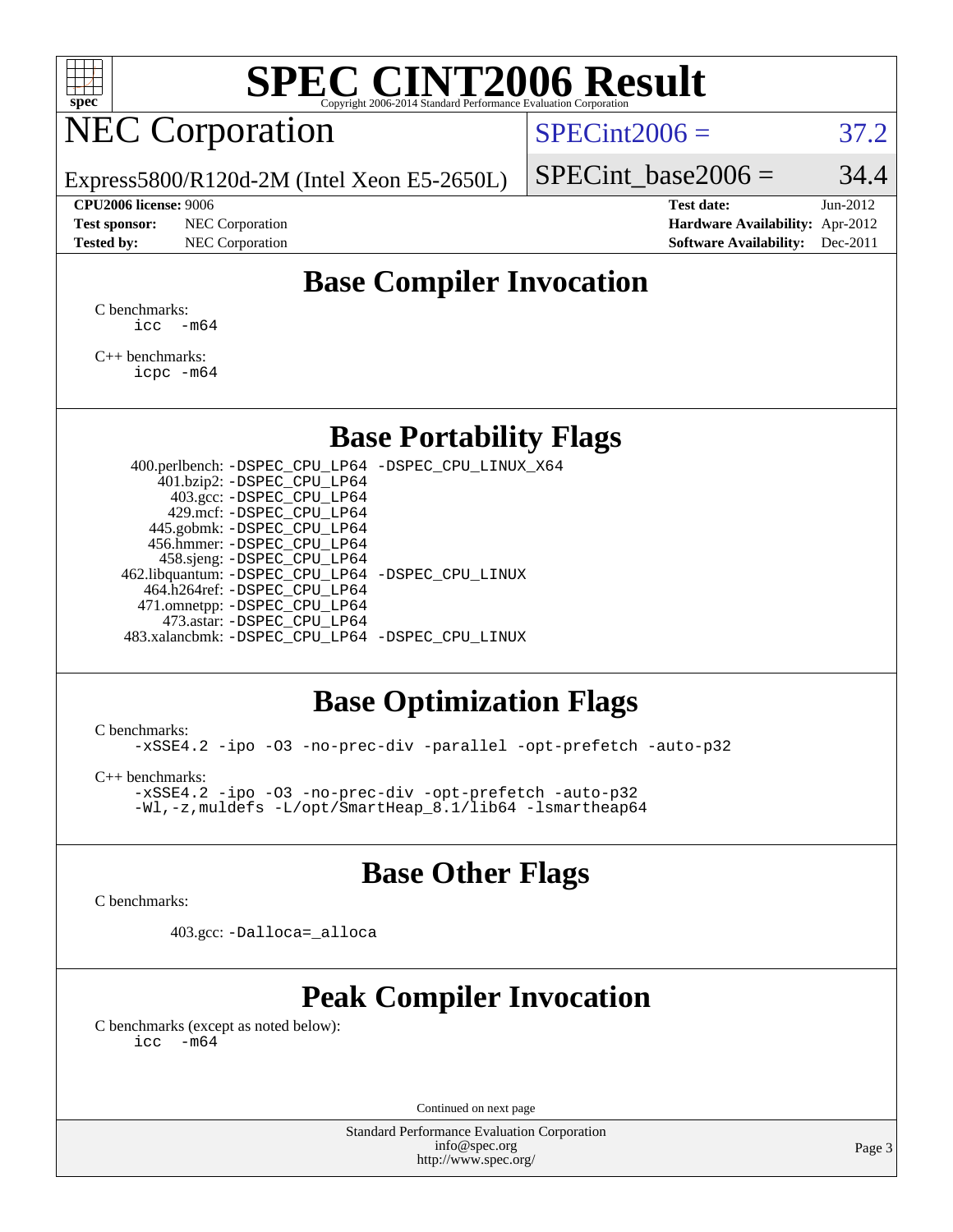

# **[SPEC CINT2006 Result](http://www.spec.org/auto/cpu2006/Docs/result-fields.html#SPECCINT2006Result)**

NEC Corporation

 $SPECint2006 = 37.2$  $SPECint2006 = 37.2$ 

Express5800/R120d-2M (Intel Xeon E5-2650L)

SPECint base2006 =  $34.4$ 

**[CPU2006 license:](http://www.spec.org/auto/cpu2006/Docs/result-fields.html#CPU2006license)** 9006 **[Test date:](http://www.spec.org/auto/cpu2006/Docs/result-fields.html#Testdate)** Jun-2012 **[Test sponsor:](http://www.spec.org/auto/cpu2006/Docs/result-fields.html#Testsponsor)** NEC Corporation **NEC Corporation [Hardware Availability:](http://www.spec.org/auto/cpu2006/Docs/result-fields.html#HardwareAvailability)** Apr-2012 **[Tested by:](http://www.spec.org/auto/cpu2006/Docs/result-fields.html#Testedby)** NEC Corporation **[Software Availability:](http://www.spec.org/auto/cpu2006/Docs/result-fields.html#SoftwareAvailability)** Dec-2011

## **[Peak Compiler Invocation \(Continued\)](http://www.spec.org/auto/cpu2006/Docs/result-fields.html#PeakCompilerInvocation)**

400.perlbench: [icc -m32](http://www.spec.org/cpu2006/results/res2012q3/cpu2006-20120617-22971.flags.html#user_peakCCLD400_perlbench_intel_icc_a6a621f8d50482236b970c6ac5f55f93)

445.gobmk: [icc -m32](http://www.spec.org/cpu2006/results/res2012q3/cpu2006-20120617-22971.flags.html#user_peakCCLD445_gobmk_intel_icc_a6a621f8d50482236b970c6ac5f55f93)

464.h264ref: [icc -m32](http://www.spec.org/cpu2006/results/res2012q3/cpu2006-20120617-22971.flags.html#user_peakCCLD464_h264ref_intel_icc_a6a621f8d50482236b970c6ac5f55f93)

[C++ benchmarks \(except as noted below\):](http://www.spec.org/auto/cpu2006/Docs/result-fields.html#CXXbenchmarksexceptasnotedbelow) [icpc -m32](http://www.spec.org/cpu2006/results/res2012q3/cpu2006-20120617-22971.flags.html#user_CXXpeak_intel_icpc_4e5a5ef1a53fd332b3c49e69c3330699)

473.astar: [icpc -m64](http://www.spec.org/cpu2006/results/res2012q3/cpu2006-20120617-22971.flags.html#user_peakCXXLD473_astar_intel_icpc_64bit_fc66a5337ce925472a5c54ad6a0de310)

#### **[Peak Portability Flags](http://www.spec.org/auto/cpu2006/Docs/result-fields.html#PeakPortabilityFlags)**

```
 400.perlbench: -DSPEC_CPU_LINUX_IA32
    401.bzip2: -DSPEC_CPU_LP64
      403.gcc: -DSPEC_CPU_LP64
     429.mcf: -DSPEC_CPU_LP64
   456.hmmer: -DSPEC_CPU_LP64
    458.sjeng: -DSPEC_CPU_LP64
462.libquantum: -DSPEC_CPU_LP64 -DSPEC_CPU_LINUX
     473.astar: -DSPEC_CPU_LP64
483.xalancbmk: -DSPEC_CPU_LINUX
```
### **[Peak Optimization Flags](http://www.spec.org/auto/cpu2006/Docs/result-fields.html#PeakOptimizationFlags)**

[C benchmarks](http://www.spec.org/auto/cpu2006/Docs/result-fields.html#Cbenchmarks):

```
 400.perlbench: -xSSE4.2(pass 2) -prof-gen(pass 1) -ipo(pass 2)
           -O3(pass 2) -no-prec-div(pass 2) -prof-use(pass 2)
          -opt-prefetch -ansi-alias
   401.bzip2: -xSSE4.2(pass 2) -prof-gen(pass 1) -ipo(pass 2)
           -O3(pass 2) -no-prec-div -prof-use(pass 2) -auto-ilp32
           -opt-prefetch -ansi-alias
    403.gcc: -xSSE4.2 -ipo -O3 -no-prec-div -inline-calloc
           -opt-malloc-options=3 -auto-ilp32
   429.mcf: basepeak = yes
  445.gobmk: -xSSE4.2(pass 2) -prof-gen(pass 1) -prof-use(pass 2)
           -ansi-alias
  456.hmmer: -xSSE4.2 -ipo -O3 -no-prec-div -unroll2 -auto-ilp32
           -ansi-alias
```
Continued on next page

Standard Performance Evaluation Corporation [info@spec.org](mailto:info@spec.org) <http://www.spec.org/>